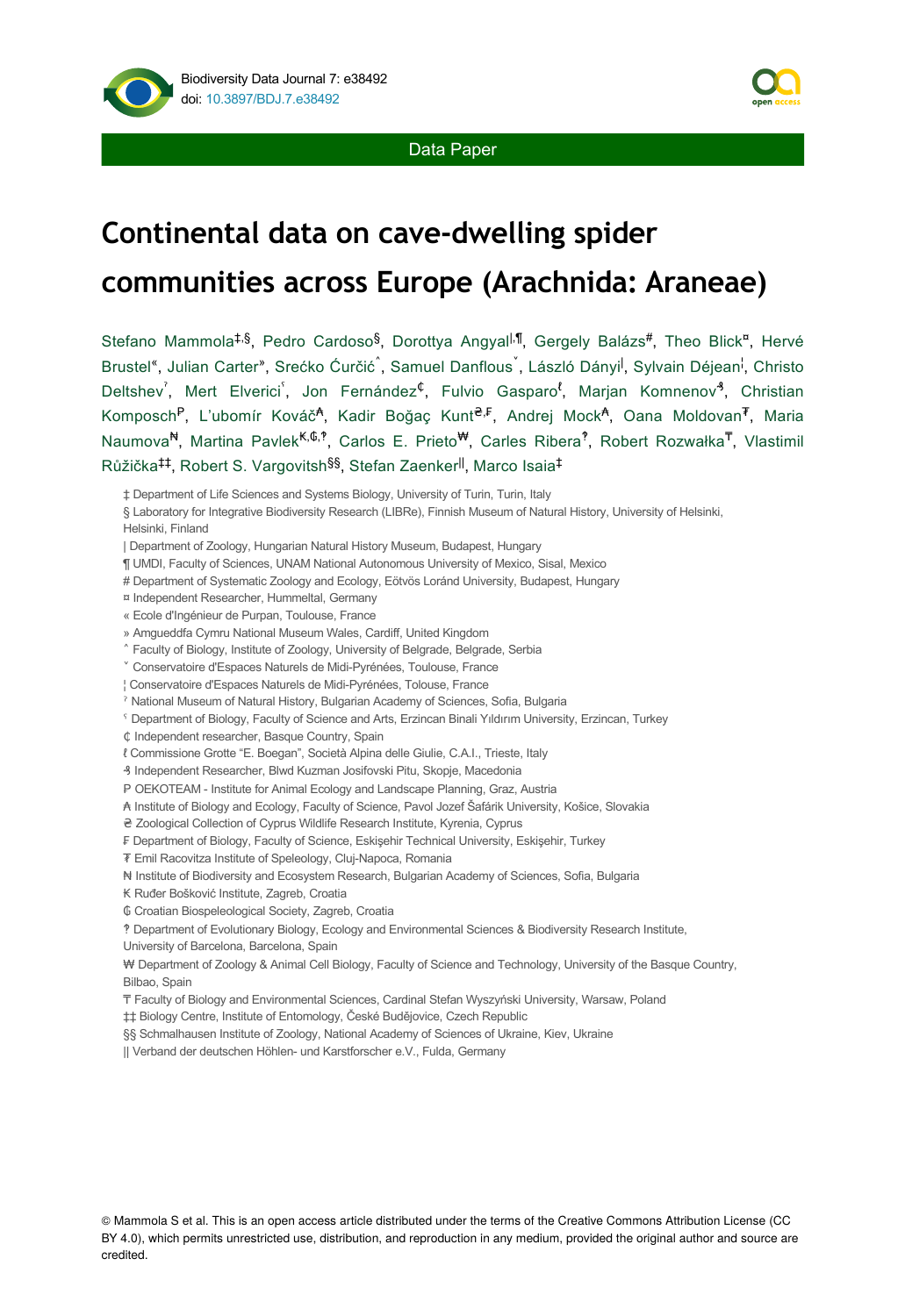Corresponding author: Stefano Mammola ([stefano.mammola@helsinki.fi](mailto:stefano.mammola@helsinki.fi)), Pedro Cardoso [\(pedro.cardoso@helsinki.fi](mailto:pedro.cardoso@helsinki.fi)), Marco Isaia [\(marco.isaia@unito.it\)](mailto:marco.isaia@unito.it)

Academic editor: Jeremy Miller

Received: 24 Jul 2019 | Accepted: 07 Oct 2019 | Published: 08 Oct 2019

Citation: Mammola S, Cardoso P, Angyal D, Balázs G, Blick T, Brustel H, Carter J, Ćurčić S, Danflous S, Dányi L, Déjean S, Deltshev C, Elverici M, Fernández J, Gasparo F, Komnenov M, Komposch C, Kováč L, Kunt KB, Mock A, Moldovan O, Naumova M, Pavlek M, Prieto CE, Ribera C, Rozwałka R, Růžička V, Vargovitsh RS, Zaenker S, Isaia M (2019) Continental data on cave-dwelling spider communities across Europe (Arachnida: Araneae). Biodiversity Data Journal 7: e38492. <https://doi.org/10.3897/BDJ.7.e38492>

# **Abstract**

#### **Background**

Spiders (Arachnida: Araneae) are widespread in subterranean ecosystems worldwide and represent an important component of subterranean trophic webs. Yet, global-scale diversity patterns of subterranean spiders are still mostly unknown. In the frame of the CAWEB project, a European joint network of cave arachnologists, we collected data on cavedwelling spider communities across Europe in order to explore their continental diversity patterns. Two main datasets were compiled: one listing all subterranean spider species recorded in numerous subterranean localities across Europe and another with high resolution data about the subterranean habitat in which they were collected. From these two datasets, we further generated a third dataset with individual geo-referenced occurrence records for all these species.

### **New information**

Data from 475 geo-referenced subterranean localities (caves, mines and other artificial subterranean sites, interstitial habitats) are herein made available. For each subterranean locality, information about the composition of the spider community is provided, along with local geomorphological and habitat features. Altogether, these communities account for > 300 unique taxonomic entities and 2,091 unique geo-referenced occurrence records, that are made available via the Global Biodiversity Information Facility (GBIF) (Mammola and Cardoso 2019). This dataset is unique in that it covers both a large geographic extent (from 35° south to 67° north) and contains high-resolution local data on geomorphological and habitat features. Given that this kind of high-resolution data are rarely associated with broad-scale datasets used in macroecology, this dataset has high potential for helping researchers in tackling a range of biogeographical and macroecological questions, not necessarily uniquely related to arachnology or subterranean biology.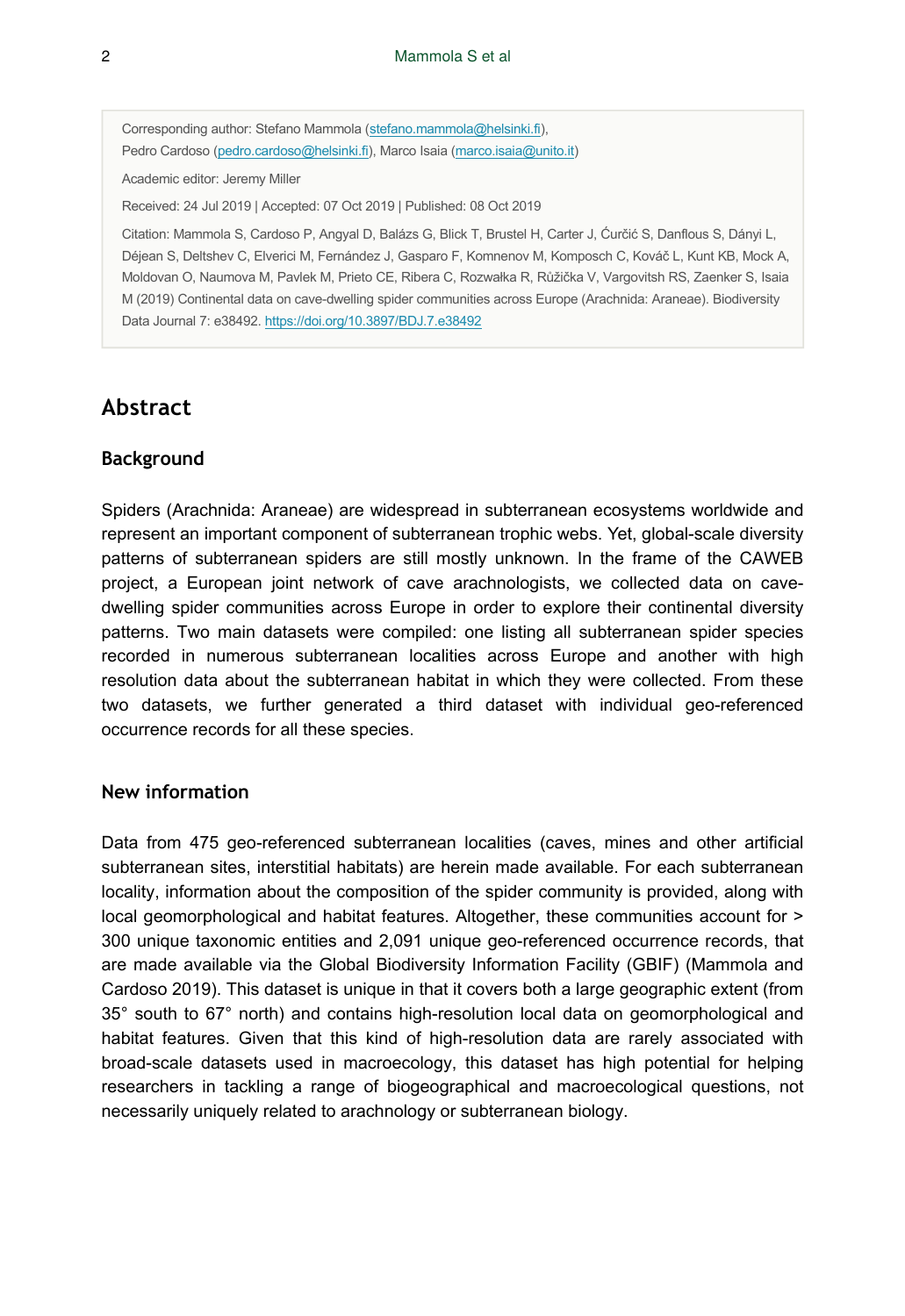# **Keywords**

Araneae; cave; Europe; spiders; subterranean biology; troglophile; troglobiont

### **Introduction**

Spiders (Arachnida: Araneae) are widespread in caves and other subterranean ecosystems worldwide, representing an important component of subterranean trophic webs (Deharveng and Bedos 2019). They are distinctive for their key ecological role as predators and for the variety of functional adaptations, representing therefore ideal model organisms for exploring a variety of ecological and evolutionary topics (Mammola and Isaia 2017). For example, different spider species have been used for studying silk's mechanical and structural properties (Lepore et al. 2012, Piorkowski et al. 2017), for exploring a range of morphological, metabolic and behavioural adaptations (Cardoso and Scharff 2009, Doran et al. 2001, Doran et al. 2017, Hadley et al. 1981, Lipovšek et al. 2018, Lipovšek et al. 2017, Miller 2005, Yancey et al. 2018, Chiavazzo et al. 2015, Michalik et al. 2014,Hesselberg et al. 2019), for shedding light on the mechanisms of speciation and the processes underpinning biological radiations (Arnedo et al. 2007, Hedin 2015, Růžička et al. 2013, Yao et al. 2016, Zhang and Li 2013), as well as for testing ecological hypotheses (Cardoso 2012, Mammola et al. 2016, Mammola et al. 2019, Novak et al. 2010, Lunghi 2018).

Yet, the accessible information about the ecology of most subterranean spiders is still limited, especially when considering broad-scale spatial and temporal patterns of subterranean communities (that is, a macroecological perspective). Indeed, due to the general paucity of information on most subterranean spiders (e.g. Huber 2018, Mammola et al. 2018, Cardoso 2012) and the lack of broad-scale databases about their distribution (Culver et al. 2013, Mammola 2019), global-scale diversity patterns of subterranean spiders remain virtually undescribed (Mammola et al. 2018a, Mammola and Isaia 2017). In an attempt to overcome this impediment, we created an international network of araneologists and cavers (that we called the "CAWEB" network; Mammola et al. 2017) to compile the first continental-scale geo-referenced dataset of cave-dwelling and other subterranean spider communities (Mammola et al. 2019b). In this data paper, we describe these datasets and make them freely available online for future use. We aim to provide an accessible tool for exploring continental patterns of subterranean species distribution, as well as to further expand the CAWEB network and thus the geographical coverage of these datasets.

### **Geographic coverage**

**Description:** Europe.

**Coordinates:** 35.0 and 67.0 Latitude; –9.0 and 37.0 Longitude.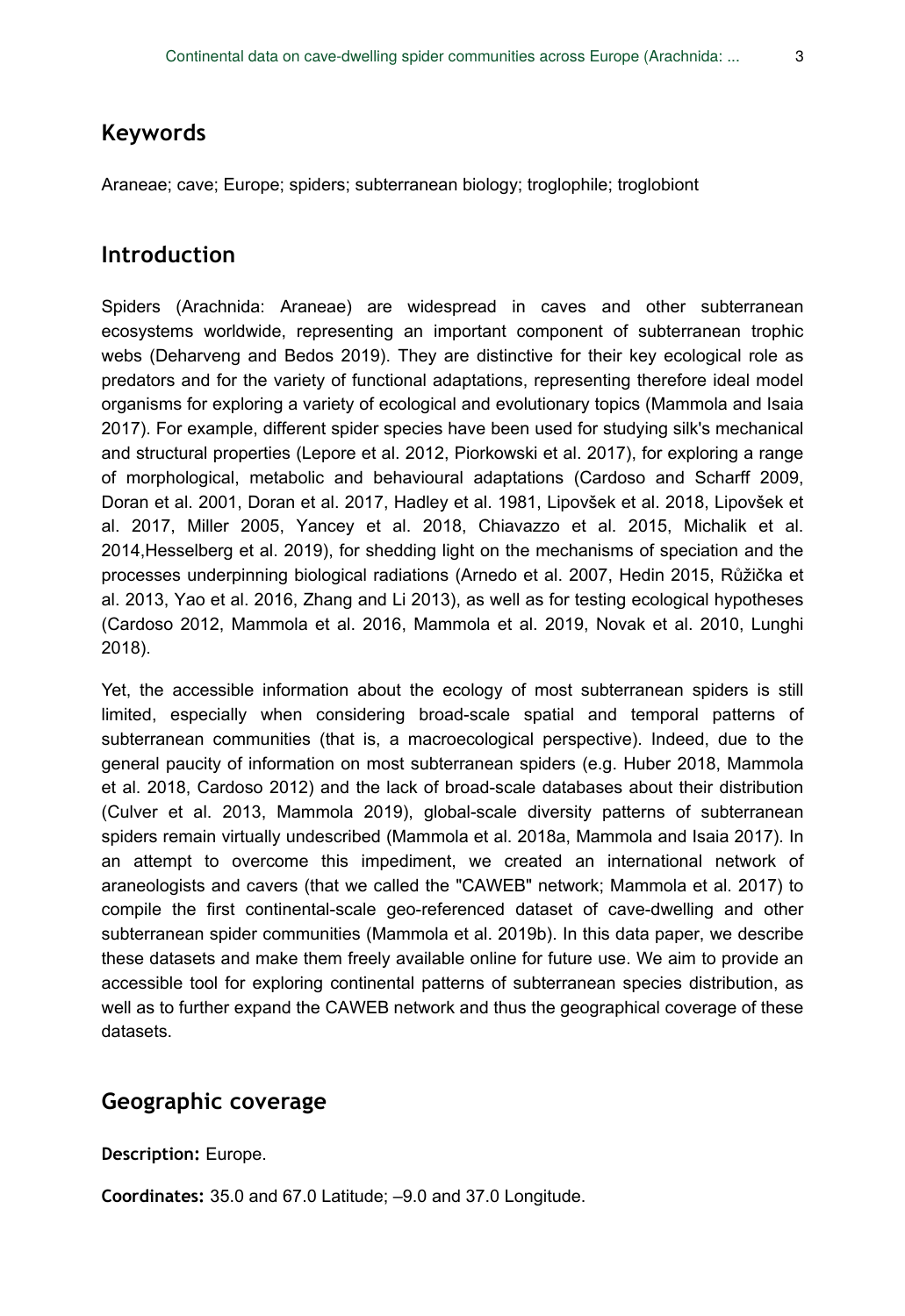# **Taxonomic coverage**

**Taxa included:**

| Rank  | <b>Scientific Name</b> | <b>Common Name</b> |
|-------|------------------------|--------------------|
| order | Araneae                | Spiders            |

# **Usage rights**

**Use license:** Creative Commons Public Domain Waiver (CC-Zero)

## **Data resources**

**Data package title:** Cave\_dwelling\_spiders\_Europe

### **Number of data sets:** 3

**Data set name:** GBIF\_occurrence\_cave\_spiders

**Download URL:** https://doi.org/10.15468/ygocko

**Data format:** Tab delimited file (.csv).

**Description:** A dataset with all the referenced distribution points of the species considered in the subterranean localities included in the CAWEB project. This biodiversity dataset is constructed following the Darwin Core standard.

| Column label        | <b>Column description</b>                                                                                                                                                                                                                                                                                                                                                                                                                                     |
|---------------------|---------------------------------------------------------------------------------------------------------------------------------------------------------------------------------------------------------------------------------------------------------------------------------------------------------------------------------------------------------------------------------------------------------------------------------------------------------------|
| id                  | An alphanumeric identifier ("Ara" followed by a progressive number; e.g. Ara0001) for the<br>Occurrence (as opposed to a particular digital record of the occurrence).                                                                                                                                                                                                                                                                                        |
| basisOfRecord       | The specific nature of the data record. Categorical vairable. Either 'PreservedSpecimens'<br>(data record based on specimens stored in a museum or private collection), 'Literature'<br>(data record based on literature information) or HumanObservation (data record based on<br>personal observations by the author of each records). See "notes" and "referencesSpecies"<br>columns in the "Cave description.csv" dataset for full bibliographic details. |
| collectionCode      | For "PreservedSpecimens", the name identifying the collection or dataset from which the<br>record was derived. Note that, in spelling institutions and collection names, we have omitted<br>accents (e.g. á, è, ò) and special characters (e.g. ä, č, ê) in order to avoid formatting<br>problems.                                                                                                                                                            |
| informationWithheld | Additional information relative to each record, indicating the person to contact for information<br>about the record. Note that, in spelling contact names, we have omitted accents (e.g. $\acute{a}$ , è, ò)<br>and special characters (e.g. ä, č, ê) in order to avoid formatting problems.                                                                                                                                                                 |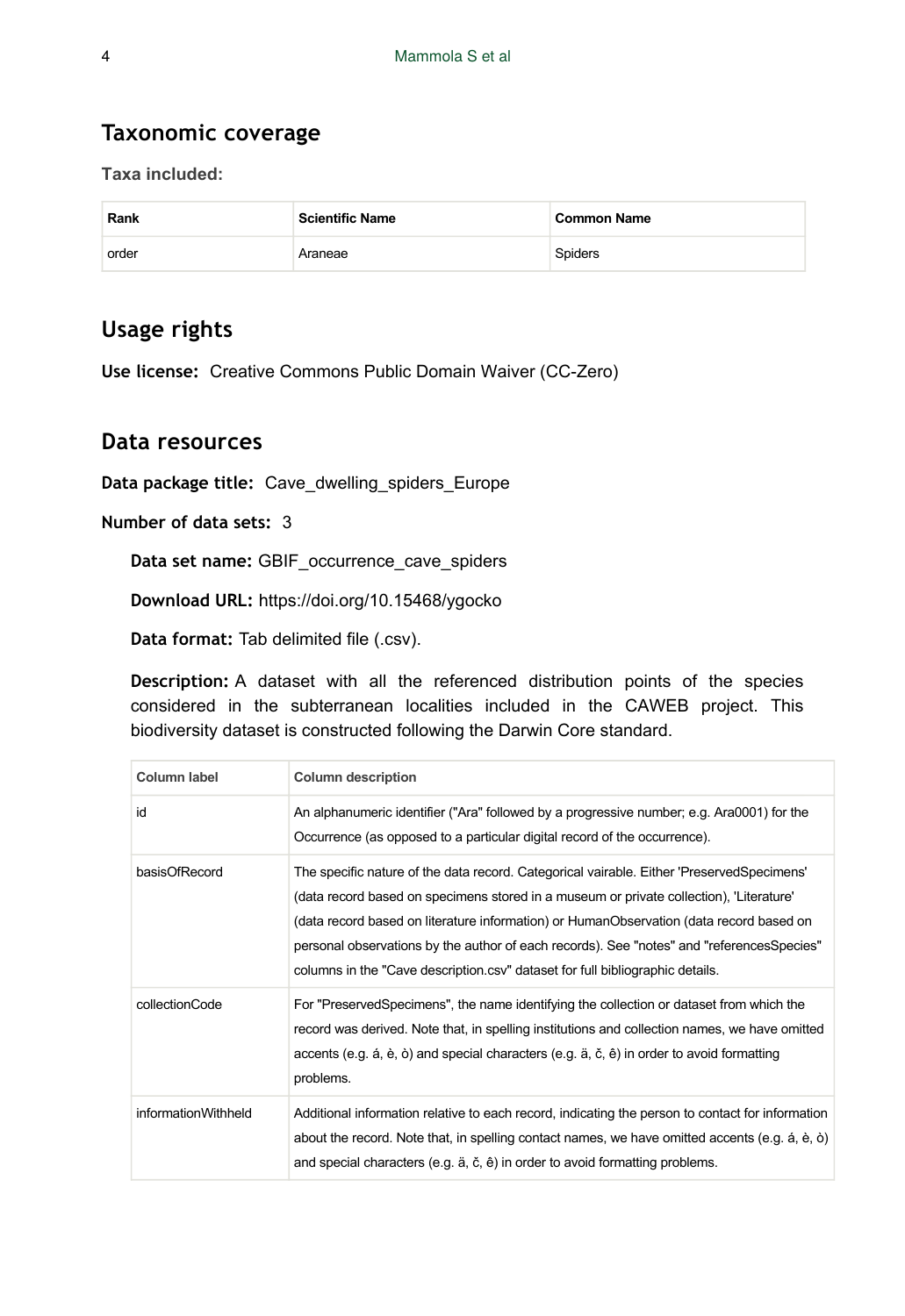| datasetName              | The name of the dataset from which the record was derived.                                                                                                          |
|--------------------------|---------------------------------------------------------------------------------------------------------------------------------------------------------------------|
| bibliographicCitation    | The bibliographic reference for the resource, indicating how individual records should be<br>cited (attributed) when used.                                          |
| country                  | The name of the country or major administrative unit in which the verbatimLocality is<br>situated.                                                                  |
| locationID               | An identifier for the set of location information. Same as the column ID in the<br>"Cave description" dataset.                                                      |
| verbatimLocality         | The original textual description of the locality.                                                                                                                   |
| decimalLatitude          | The geographic latitude (in decimal degrees, using the spatial reference system given in<br>geodeticDatum) of the geographic centre of a location.                  |
| decimalLongitude         | The geographic longitude (in decimal degrees, using the spatial reference system given in<br>geodeticDatum) of the geographic centre of a location.                 |
| geodeticDatum            | The ellipsoid, geodetic datum or spatial reference system (SRS) upon which the geographic<br>coordinates, given in decimalLatitude and decimalLongitude, are based. |
| georeferenceProtocol     | A description or reference to the methods used to determine the spatial footprint,<br>coordinates and uncertainties.                                                |
| phylum                   | The full scientific name of the phylum or division in which the taxon is classified.                                                                                |
| class                    | The full scientific name of the class in which the taxon is classified.                                                                                             |
| order                    | The full scientific name of the order in which the taxon is classified.                                                                                             |
| family                   | The full scientific name of the family in which the taxon is classified.                                                                                            |
| genus                    | The full scientific name of the genus in which the taxon is classified.                                                                                             |
| specificEpithet          | Specific epithet of the taxonomic record.                                                                                                                           |
| specificName             | The full scientific name, with authorship and date information if known.                                                                                            |
| scientificNameAuthorship | The authorship information for the scientific name formatted according to the conventions of<br>the applicable nomenclatural code.                                  |
| taxonRank                | The highest taxonomic rank in the specificName – either a genus or a species.                                                                                       |

#### **Data set name:** Cave\_description

**Download URL:** [10.6084/m9.figshare.8224025](https://doi.org/10.6084/m9.figshare.8224025)

**Data format:** Tab delimited file (.csv)

**Description:** A dataset with all the information about the subterranean localities included in the CAWEB project. The R notation 'NA' is used for missing values.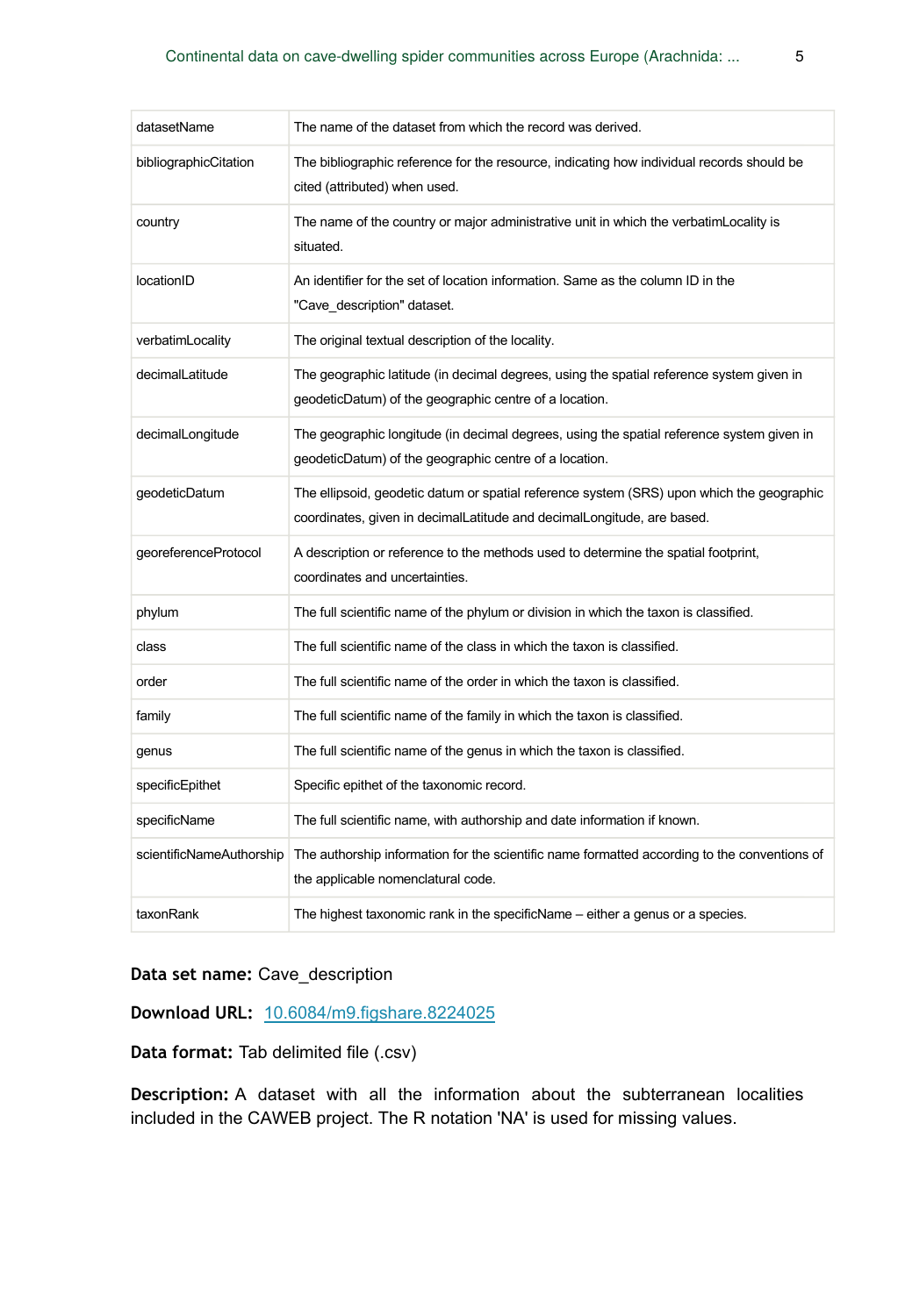| Column label            | <b>Column description</b>                                                                                                                                                                                                                                                                                                                                                                                              |
|-------------------------|------------------------------------------------------------------------------------------------------------------------------------------------------------------------------------------------------------------------------------------------------------------------------------------------------------------------------------------------------------------------------------------------------------------------|
| ID                      | An alphanumeric identifier ("CAVE_" followed by a progressive number; e.g. CAVE_001) for<br>the subterranean locality. Note that the exact same "ID" is used in the<br>"Community_composition" dataset, in order to unambiguously link each subterranean locality<br>with its spider community's composition.                                                                                                          |
| locality                | Name of the cave/subterranean locality. Not translated in English.                                                                                                                                                                                                                                                                                                                                                     |
| country                 | The name of the country or major administrative unit in which the subterranean locality is<br>situated.                                                                                                                                                                                                                                                                                                                |
| decimalLongitude        | The geographic longitude of the entrance of the subterranean locality.                                                                                                                                                                                                                                                                                                                                                 |
| decimalLatitude         | The geographic latitude of the entrance of the subterranean locality.                                                                                                                                                                                                                                                                                                                                                  |
| geodeticDatum           | The ellipsoid, geodetic datum or spatial reference system (SRS) upon which the geographic<br>coordinates given in decimalLatitude and decimalLongitude are based.                                                                                                                                                                                                                                                      |
| elevation               | Altitude a.s.l. of the subterranean locality's main entrance in metres (m).                                                                                                                                                                                                                                                                                                                                            |
| aspect                  | The direction that the main entrance of the cave/subterranean locality faces. Categorical<br>variables. N = North; S = South; E = East; W = West; flat = entrance in a plane terrain.                                                                                                                                                                                                                                  |
| entranceNumber          | Number of known subterranean localities' entrances (if any).                                                                                                                                                                                                                                                                                                                                                           |
| entranceType            | The general morphology of the subterranean locality's main entrance. Categorical variables.<br>ascendent = ascending; descendent = descending entrance; horizontal = horizontal<br>entrance; pit = vertical entrance.                                                                                                                                                                                                  |
| entranceSize            | Size (base x height) of the subterranean locality's main entrance in square metres $(m2)$ .                                                                                                                                                                                                                                                                                                                            |
| entranceHabitat         | Prevalent habitat in which the subterranean locality opens. Categorical variables. Either<br>"agricultural", "forest", "grass", "rocky", "shrubs" or "urbanized".                                                                                                                                                                                                                                                      |
| entranceHabitatVerbatim | A verbatim description of the habitat in which the subterranean locality opens.                                                                                                                                                                                                                                                                                                                                        |
| development             | The subterranean locality total planimetric development in metres (m).                                                                                                                                                                                                                                                                                                                                                 |
| positiveDrop            | Total ascent of the subterranean locality in metres (m).                                                                                                                                                                                                                                                                                                                                                               |
| negativeDrop            | Total descent of the subterranean locality in metres (m).                                                                                                                                                                                                                                                                                                                                                              |
| caveType                | The type of subterranean locality. Categorical variable. Either "artificial" (e.g. mine,<br>mineshafts, military bunkers, railways, subterranean blockhouses, cellars etc.), "ialine"<br>(ialine caves), "ice" (ice caves), "karst" (karst caves, dolines etc.), "other" (other types; e.g.<br>interstitial habitats), "tectonic" (talus caves, cracks, faults etc.), "volcanic" (volcanic caves,<br>lava tubes etc.). |
| caveMorphology          | The general morphology of the subterranean locality (i.e. prevalent morphology along the<br>locality). Categorical variables. ascendent = prevalently an ascending morphology;<br>$descendent = prevalently a descending morphology; horizontal = prevalently a horizontal$<br>morphology; pit = primarily a vertical pit/abyss.                                                                                       |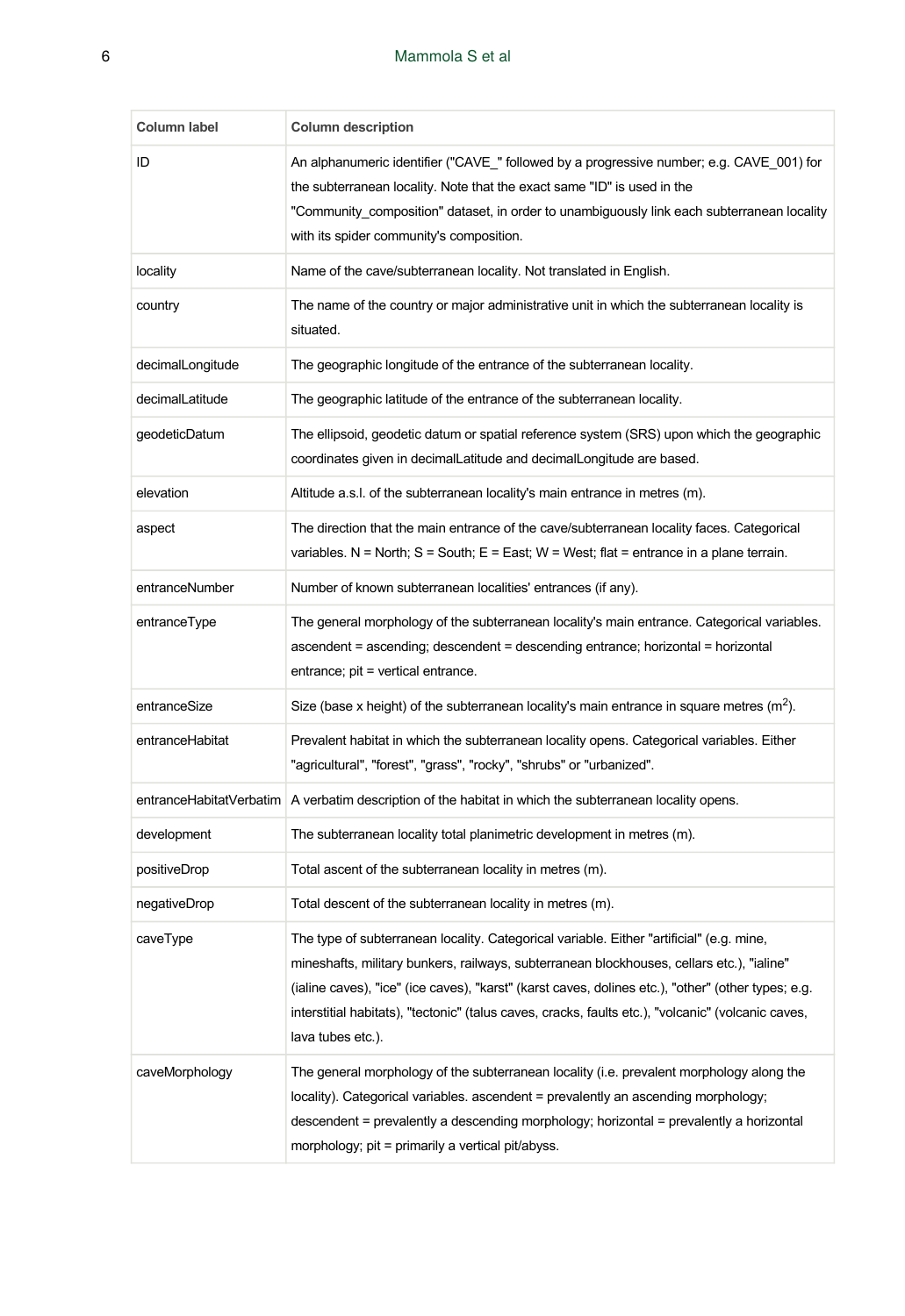| caveActive         | Binary variable. If the subterranean locality is active (1) or not (0). An active cave is a cave<br>which has a stream flowing in it.                                                                                                                      |
|--------------------|------------------------------------------------------------------------------------------------------------------------------------------------------------------------------------------------------------------------------------------------------------|
| caveTouristic      | Binary variable. If the subterranean locality is open to general tourists (1) or not (0).                                                                                                                                                                  |
| notes              | Additional notes about the subterranean locality.                                                                                                                                                                                                          |
| referencesLocality | References with additional information about the subterranean locality (if any).                                                                                                                                                                           |
| referencesSpecies  | References with additional information about the spider species reported for the<br>subterranean locality (if any).                                                                                                                                        |
| contributorName    | Name(s) of the person(s) who contributed information about the subterranean locality. Note<br>that, in spelling contributors names, we have omitted accents (e.g. á, è, ò) and special<br>characters (e.g. ä, č, ê) in order to avoid formatting problems. |
| contributorEmail   | E-mail adress(es) of the person(s) who contributed information about the subterranean<br>locality.                                                                                                                                                         |

**Data set name:** Community\_composition

**Download URL:** [10.6084/m9.figshare.8224025](https://doi.org/10.6084/m9.figshare.8224025)

**Data format:** Tab delimited file (.csv).

**Description:** A dataset with the spider community composition (species presence/ absence data) of each subterranean locality included in the CAWEB project.

| <b>Column label</b> | <b>Column description</b>                                                                                                                                                                                                                                         |
|---------------------|-------------------------------------------------------------------------------------------------------------------------------------------------------------------------------------------------------------------------------------------------------------------|
| Family              | The full scientific name of the family in which the taxon is classified.                                                                                                                                                                                          |
| Genus               | The full scientific name of the genus in which the taxon is classified.                                                                                                                                                                                           |
| Species             | Species epithet of the scientificName.                                                                                                                                                                                                                            |
| Author              | The authorship information for the scientificName formatted according to the conventions of<br>the applicable nomenclaturalCode.                                                                                                                                  |
| specificName        | Genus and species combined together.                                                                                                                                                                                                                              |
| taxonRank           | The highest taxonomic rank available (either genus or species).                                                                                                                                                                                                   |
| Adaptation          | Habitat preference of the species. Note that accidental species are not included in the<br>dataset – full details in Mammola et al. (2018a). Binary variable. Either troglobiont (1) or<br>troglophile (0).                                                       |
| species Isid        | Unique Life Science Identifier (LSID) for the taxon, based on the World Spider Catalog (doi:<br>10.24436/2). The LSID allows a user to keep track of taxonomical changes in the status of<br>species or link together datasets regardless of taxonomical changes. |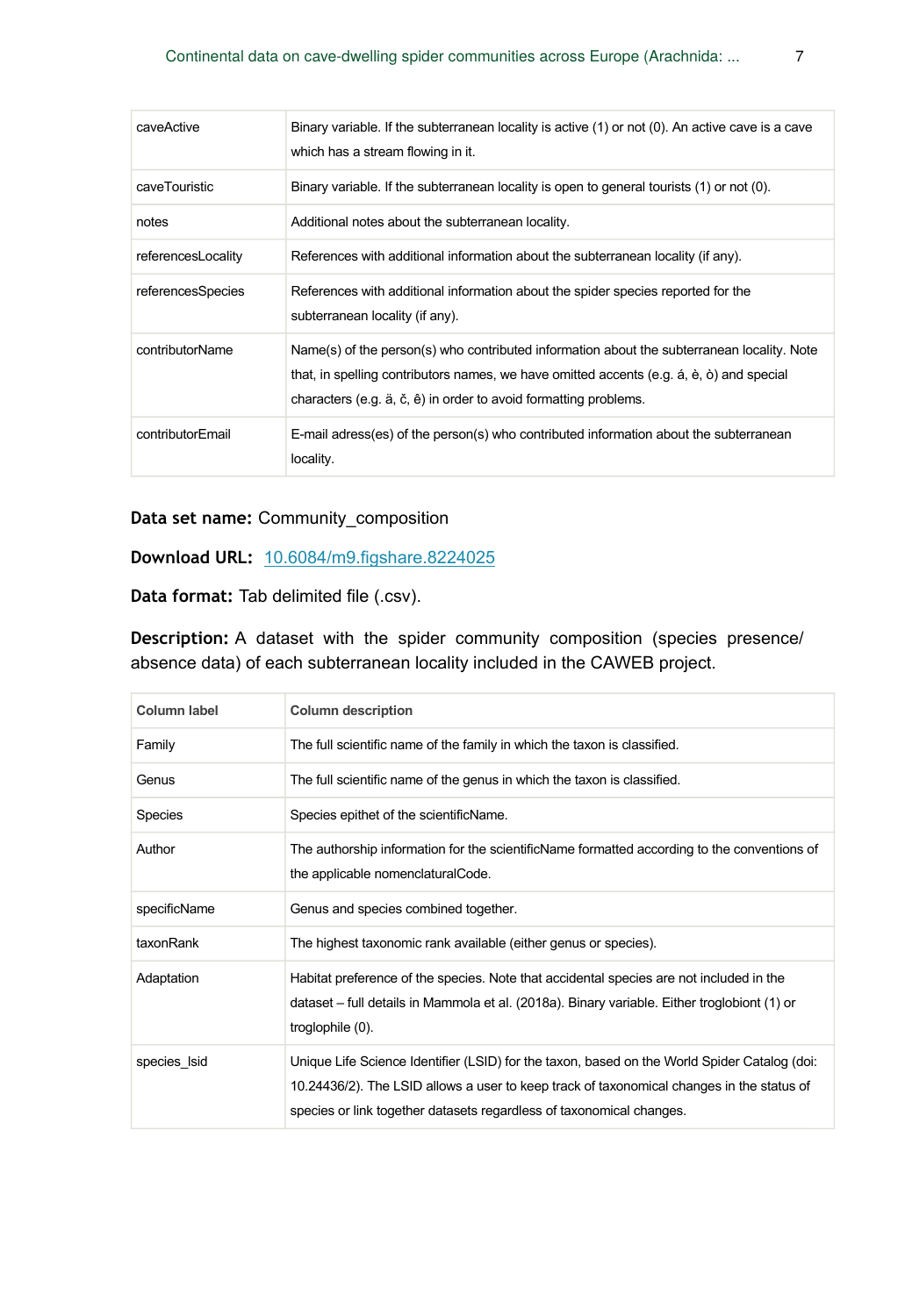| Alphanumeric codes | Each column after the first eight columns is labelled with an alphanumeric identifier    |
|--------------------|------------------------------------------------------------------------------------------|
| (CAVE number) in   | ("CAVE", followed by a progressive number; e.g. CAVE 001), referring to the subterranean |
| progressive order  | locality as in the column "ID" of the "Community composition" dataset. For each          |
|                    | Genus species in the dataset, the presence (1) or absence (0) within the subterranean    |
|                    | locality is indicated.                                                                   |

# **Additional information**

The CAWEB dataset comprises data for 475 subterranean localities (Fig. 1) in 27 European countries (Fig. 2). Spider communities refer to different types of caves (karst, talus, volcanic and ialine caves), artifical subterranean sites (mines, blockhouses, cellars etc.), as well as interstitial habitats. However, it is worth noting that the majority of records are from karst caves (Fig. 3), a typical bias in subterranean datasets (Mammola and Leroy 2018, Zagmajster et al. 2010, Niemiller and Zigler 2013, Christman and Culver 2002). These localities open in different types of habitats, with a prevalence of forests and shrublands (Fig. 5).



#### Figure 1. doi

Distribution of the subterranean localities in Europe included in the CAWEB dataset. Shades of grey represent altitude. Light blue patches are karst rocks, based on the World Map of Carbonate Rock Outcrops (version 3.0).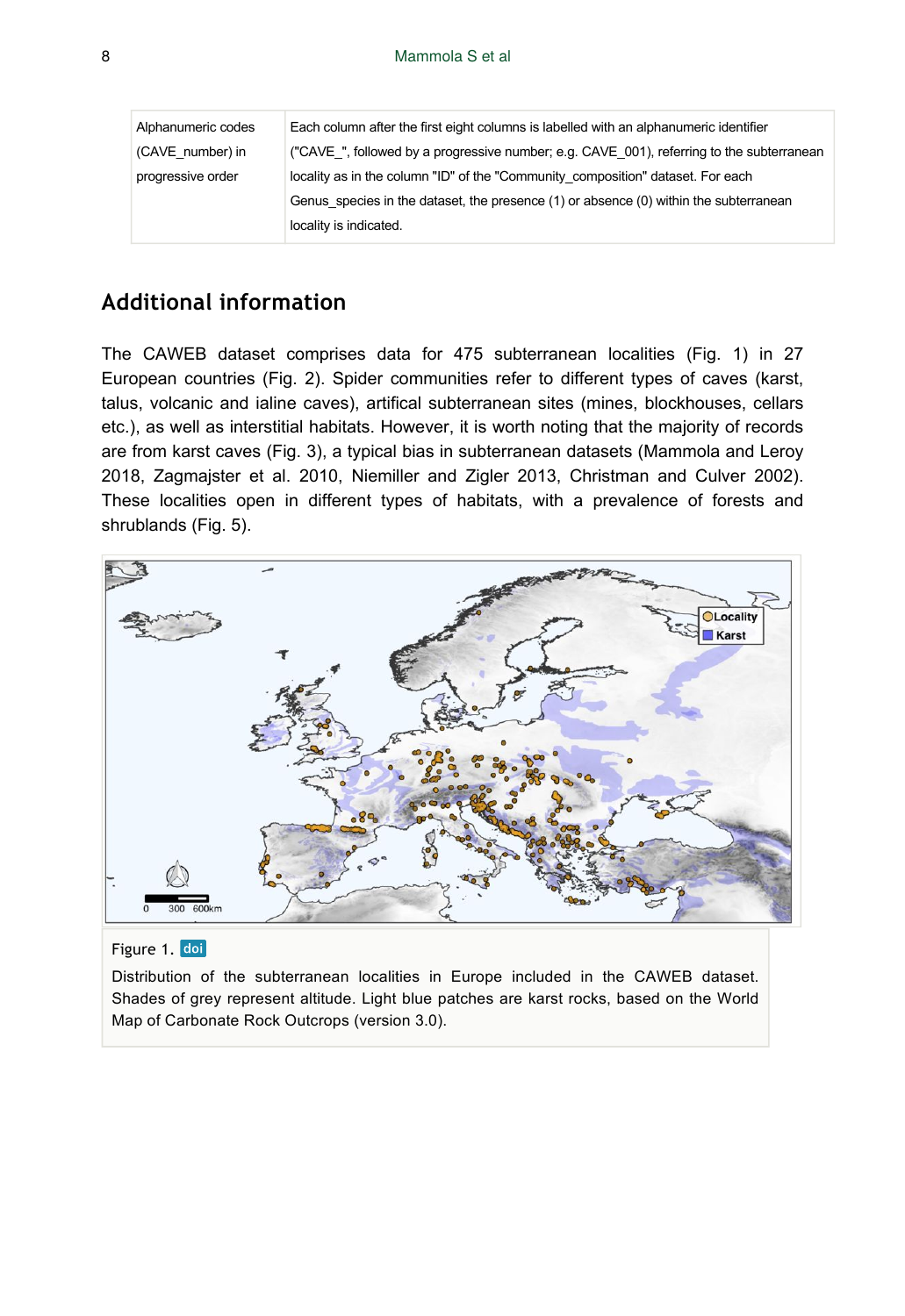

#### Figure 2. doi

Number of subterranean localities included in the CAWEB dataset for each European country.



Number of records included in the dataset for each typology of subterranean locality.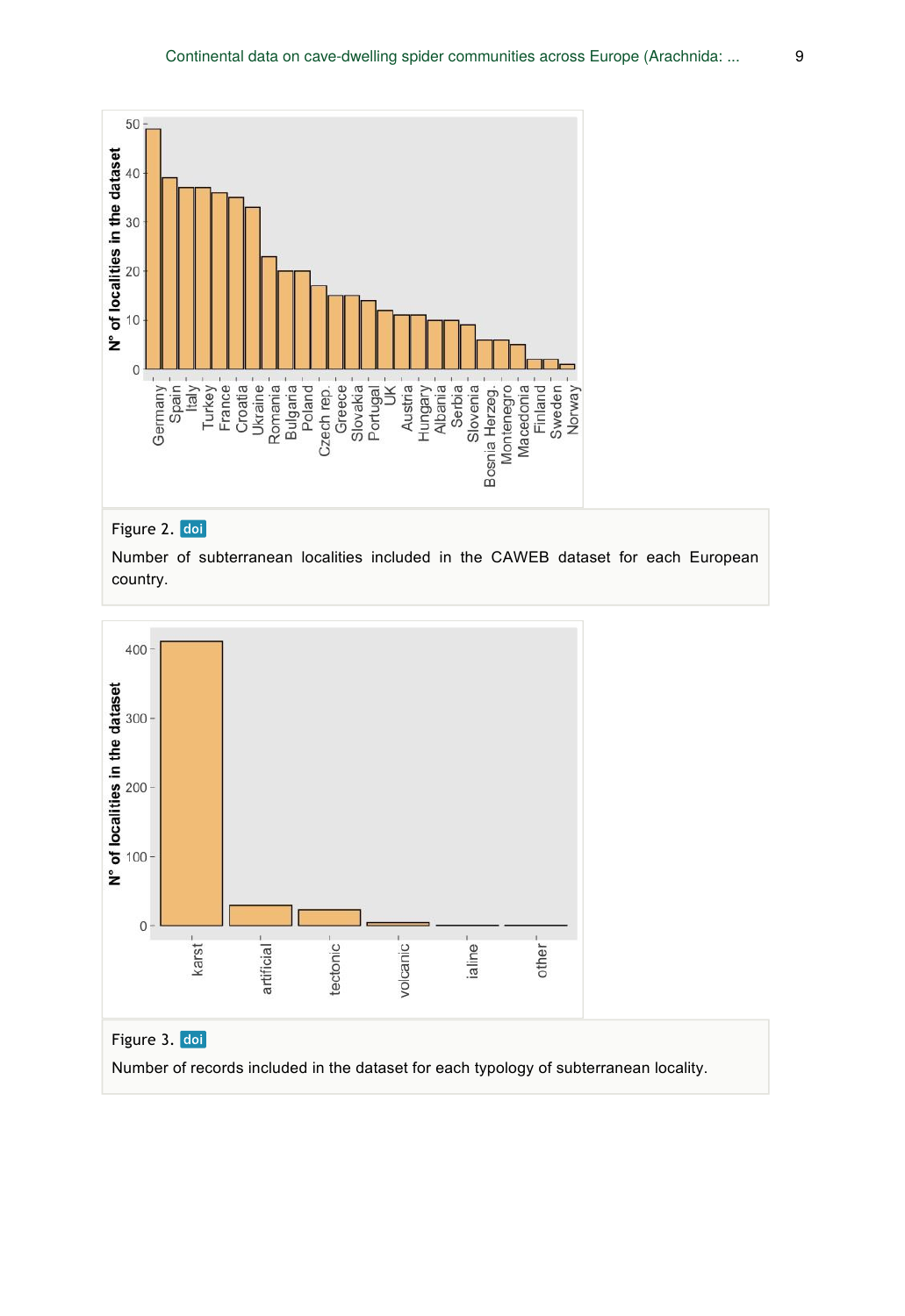

#### Figure 4. doi

Spider species richness in subterranean localities of the CAWEB dataset. Species richness is expressed as the number of species + morphospecies.



### Figure 5. doi

Number of records included in the CAWEB dataset for each typology of habitat at the entrance.

Subterranean localities included in the dataset account for over 300 spider species, that is more than half of the subterranean spider diversity in Europe (Mammola et al. 2018a). The number of spider species per cave ranges from 0 to 15 (mean= 4.3, s.d.= 2.35; Fig. 4).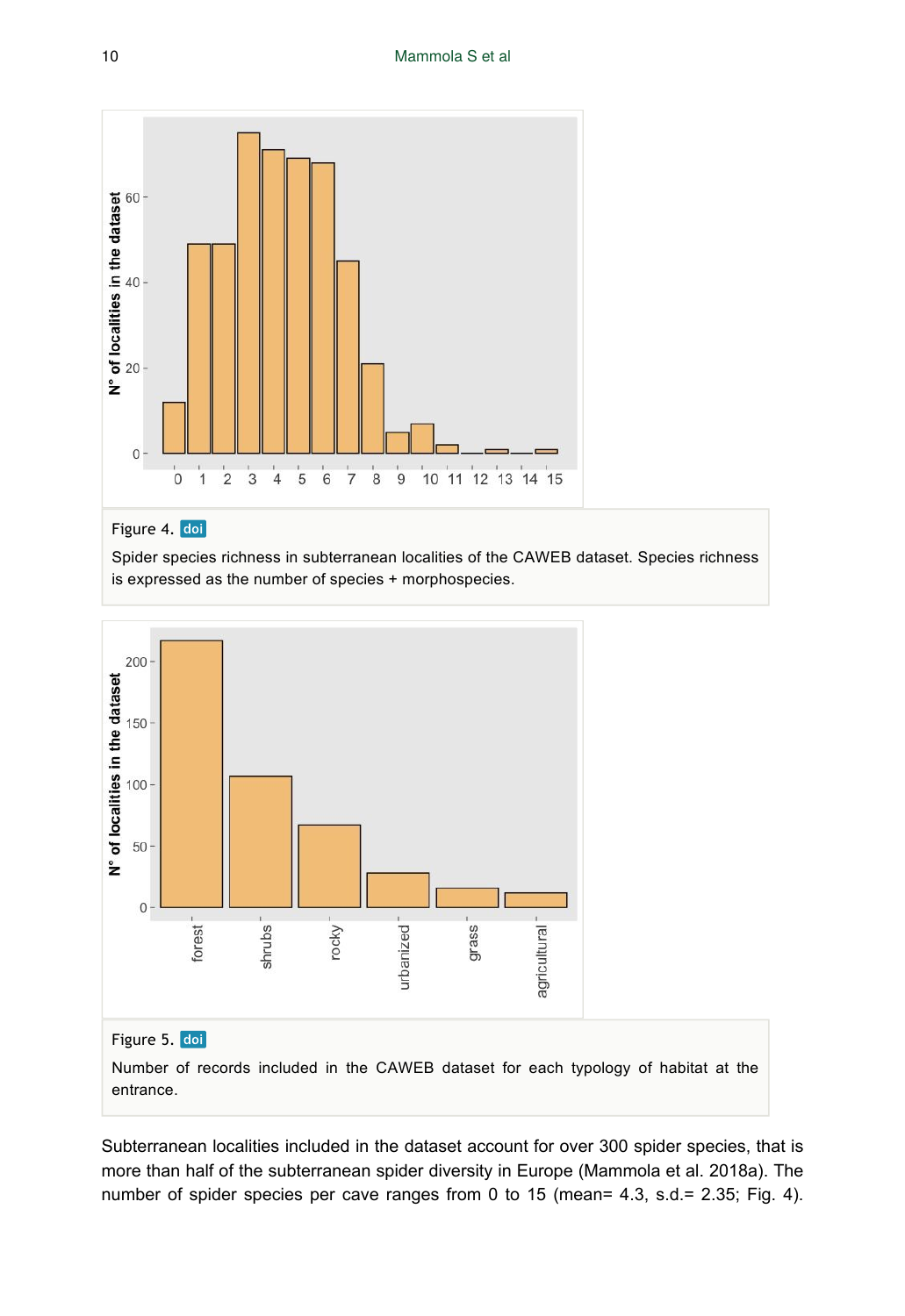Altogether, these species account for 2,091 unique geo-referenced occurrence records across Europe. While most of the species in the dataset are recorded from one or a few caves, some troglophile species are more widely represented in the dataset (Fig. 6).



#### Figure 6.

The distribution of the four most abundant species in the CAWEB dataset. Shades of grey represent altitude.

**a**: Distribution of the troglophile spider *Metellina merianae* (Scopoli, 1763) (Araneae: Tetragnathidae) in Europe, based on 238 occurrences. *Metellina merianae* is a common inhabitant of the twilight zone of caves, although it possesses rather poor adaptations to the subterrranean conditions (Hesselberg and Simonsen 2019). doi

**b**: Distribution of the troglophile spider *Meta menardi* (Latreille, 1804) (Araneae: Tetragnathidae) in Europe, based on 211 occurrences. *Meta menardi* is probably the most well-known species in the twilight zone of European caves (Hesselberg et al. 2019, Mammola and Isaia 2014), where it often coexists with *Metellina merianae* (Novak et al. 2010). doi

**c**: Distribution of the troglophile spider *Tegenaria silvestris* L. Koch, 1872 (Araneae: Agelenidae) in Europe, based on 92 occurrences. This species is a frequent inhabitant of shallow cave sectors (Mammola et al. 2018a). doi

**d**: Distribution of the troglophile spider *Porrhomma convexum* (Westring, 1851) (Araneae: Linyphiidae), based on 86 occurrences. This species inhabits caves, mines and other mesic habitats up to the alpine level. It is widely distributed in Europe (Nentwig et al. 2019). doi

The over-arching goal of the CAWEB project was to assemble a continental dataset with information about the spider community composition of subterranean localities across the European latitudinal range. This dataset also contains local data on geomorphological and habitat features of these localities. Similar high-resolution data are rarely associated with broad-scale datasets used for macroecological analyses. Therefore, the CAWEB dataset can be used to explore a range of biogeographical and macroecological questions, potentially extending beyond arachnology and subterranean biology (see Mammola et al. 2019b for an example).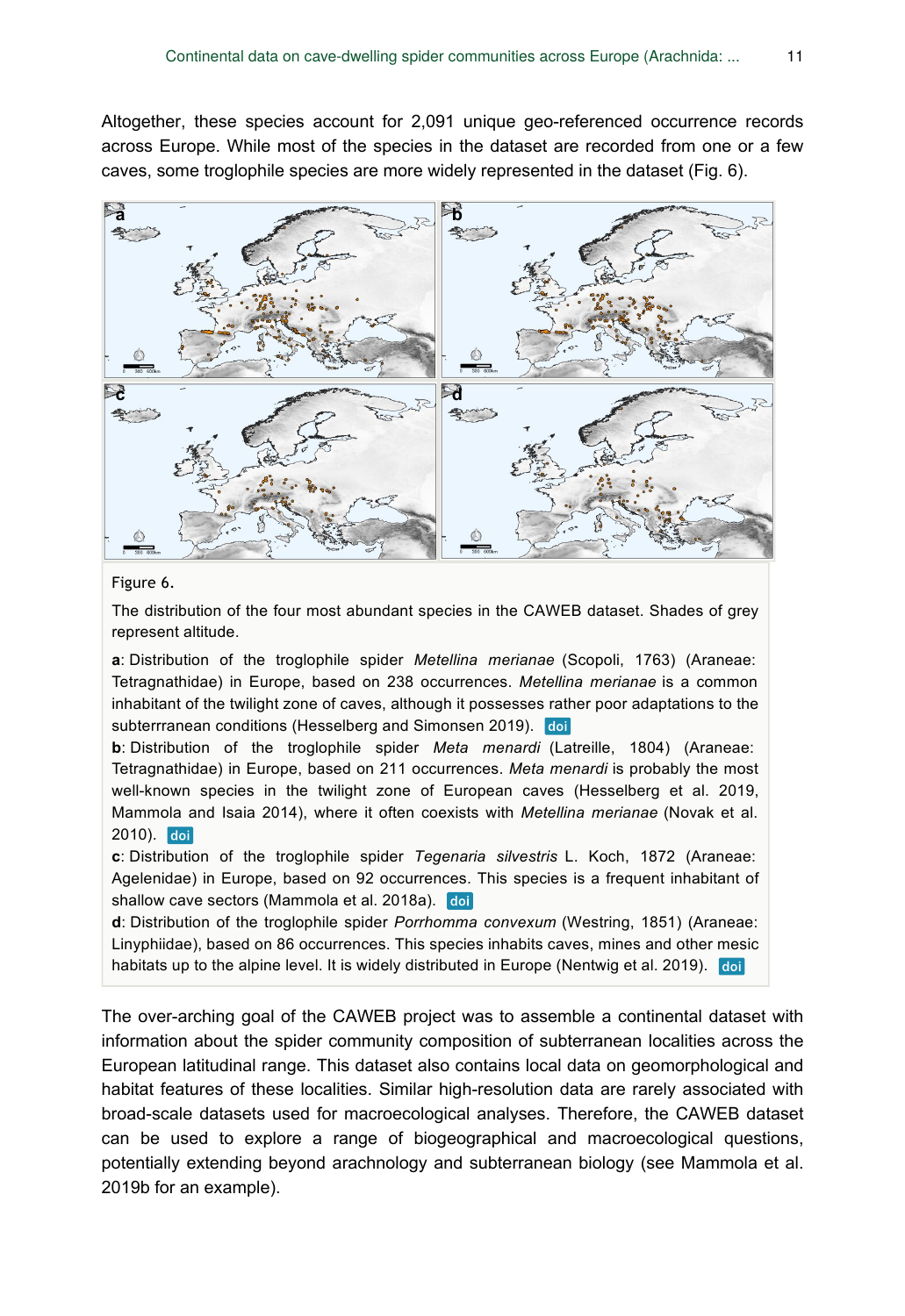# **Acknowledgements**

One of the experts who provided data for this data paper, Boyan Petrov (1973–2018), sadly disappeared during the ascension of Mount Shishapangma (8,027 m a.s.l.) in the Himalaya. We are thankful to Jeremy Miller for his wise editorial guidance and to Gustavo Hormiga, Stano Pekar, Darrell Ubick and Cor Vink for useful suggestions for improvements.

# **Author contributions**

SM wrote the first draft of the paper. PC supervised data submission. MI coordinated the network of experts who provided data to compile the dataset. AM and LK provided data from Slovakia. CD, MN, and SĆ provided data from Albania, Bulgaria, Greece and Serbia. CK provided data from Austria. TB and SZ provided data from Germany. DA, LD and GB provided data from Hungary. CEP, CR and JF provided data from Spain. FG provided data from Slovenia. KBK and ME provided data from Turkey. MK and MP provided data from North Macedonia and Montenegro. MI and SM provided data from Italy. MP provided data from Croatia and Bosnia and Herzegovina. OTM provided data from Romania. PC provided data from Finland and Portugal. RR provided data from Poland. RSV provided data from Ukraine. VR provided data from the Czech Republic.

# **References**

- Arnedo M, Oromí P, Múrria C, Macías-Hernández N, Ribera C (2007) The dark side of an island radiation: systematics and evolution of troglobitic spiders of the genus *Dysdera* Latreille (Araneae: Dysderidae) in the Canary Islands. Invertebrate Systematics 21 (6): 623‑660.<https://doi.org/10.1071/is07015>
- Cardoso P, Scharff N (2009) First record of the spider family Symphytognathidae in Europe and description of *Anapistula ataecina* sp. n. (Araneae). Zootaxa 2246: 45‑45.
- Cardoso P (2012) Diversity and community assembly patterns of epigean vs. troglobiont spiders in the Iberian Peninsula. International Journal of Speleology 41 (1): 83-94. [https://](https://doi.org/10.5038/1827-806x.41.1.9) [doi.org/10.5038/1827-806x.41.1.9](https://doi.org/10.5038/1827-806x.41.1.9)
- Chiavazzo E, Isaia M, Mammola S, Lepore E, Ventola L, Asinari P, Pugno NM (2015) Cave spiders choose optimal environmental factors with respect to the generated entropy when laying their cocoon. Scientific Reports 5 (1): 7611. <https://doi.org/10.1038/srep07611>
- Christman M, Culver D (2002) The relationship between cave biodiversity and available habitat. Journal of Biogeography 28 (3): 367‑380. [https://doi.org/10.1046/](https://doi.org/10.1046/j.1365-2699.2001.00549.x) [j.1365-2699.2001.00549.x](https://doi.org/10.1046/j.1365-2699.2001.00549.x)
- Culver DC, Trontelj P, Zagmajster M, Pipan T (2013) Paving the way for standardized and comparable subterranean biodiversity studies. Subterranean Biology 10: 43-50. [https://](https://doi.org/10.3897/subtbiol.10.4759) [doi.org/10.3897/subtbiol.10.4759](https://doi.org/10.3897/subtbiol.10.4759)
- Deharveng L, Bedos A (2019) Diversity of terrestrial invertebrates in subterranean habitats. Cave Ecology 107‑172. [https://doi.org/10.1007/978-3-319-98852-8\\_7](https://doi.org/10.1007/978-3-319-98852-8_7)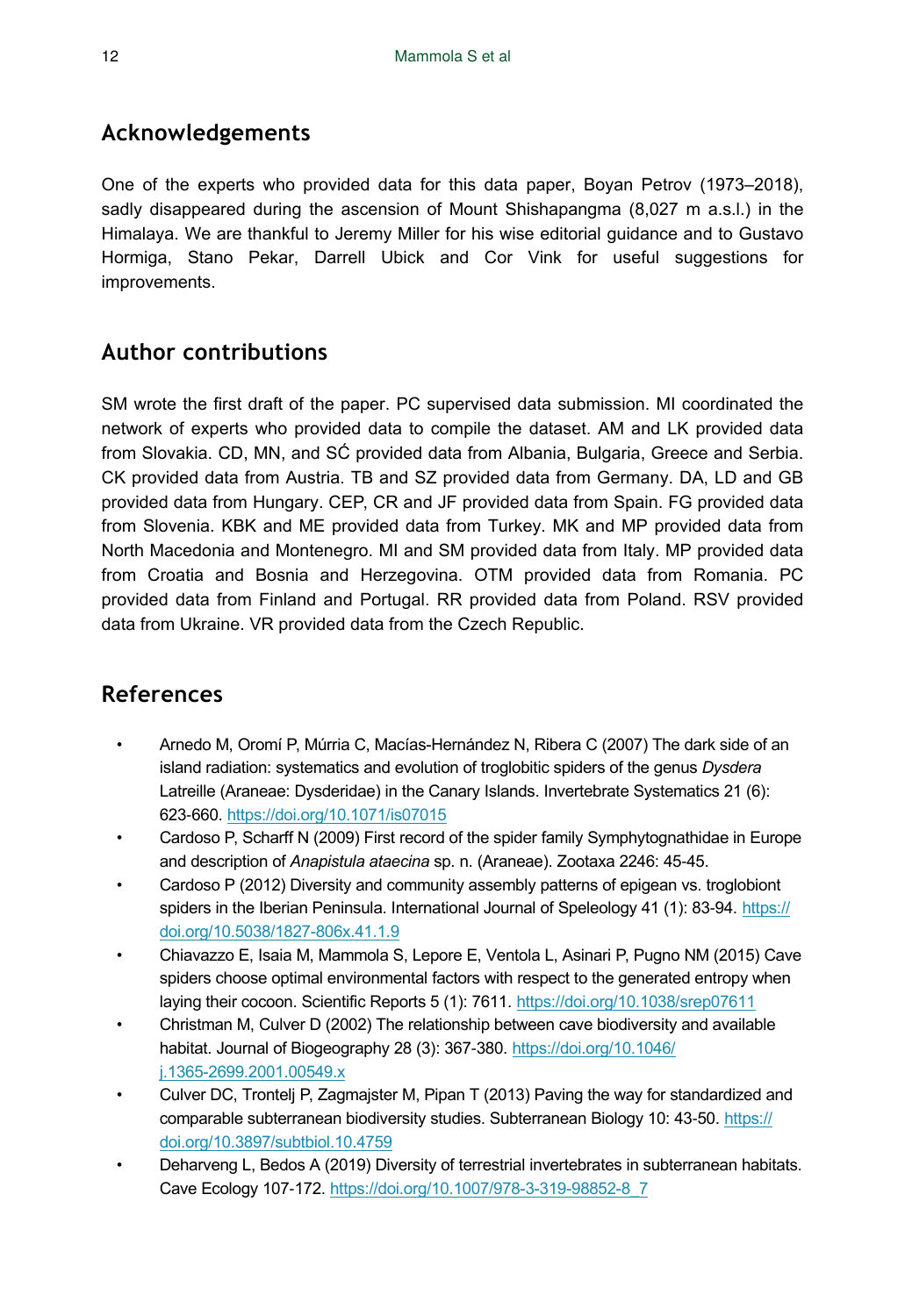- Doran NE, Richardson AMM, Swain R (2001) The reproductive behaviour of the Tasmanian cave spider *Hickmania troglodytes* (Araneae: Austrochilidae). Journal of Zoology 253 (3): 405‑418. <https://doi.org/10.1017/s0952836901000371>
- Doran NE, Richardson AMM, Swain R (2017) The biology of *Hickmania troglodytes*, the Tasmanian cave spider. The Other 99%: The Conservation and Biodiversity of Invertebrates 330‑332. <https://doi.org/10.7882/rzsnsw.1999.052>
- Hadley NF, Ahearn GA, Howarth FG (1981) Water and metabolic relations of cave-adapted and epigean lycosid spiders in Hawaii. Journal of Arachnology 9: 215‑222.
- Hedin M (2015) High-stakes species delimitation in eyeless cave spiders (*Cicurina*, Dictynidae, Araneae) from central Texas. Molecular Ecology 24 (2): 346-361. [https://](https://doi.org/10.1111/mec.13036) [doi.org/10.1111/mec.13036](https://doi.org/10.1111/mec.13036)
- Hesselberg T, Simonsen D (2019) A comparison of morphology and web geometry between hypogean and epigean species of *Metellina* orb spiders (family Tetragnathidae). Subterranean Biology 31: 53‑65. <https://doi.org/10.3897/subtbiol.31.36222>
- Hesselberg T, Simonsen D, Juan C (2019) Do cave orb spiders show unique behavioural adaptations to subterranean life? A review of the evidence. Behaviour 156 (10): 969‑996. <https://doi.org/10.1163/1568539x-00003564>
- Huber B (2018) Cave-dwelling pholcid spiders (Araneae, Pholcidae): a review. Subterranean Biology 26: 1‑18. <https://doi.org/10.3897/subtbiol.26.26430>
- Lepore E, Marchioro A, Isaia M, Buehler M, Pugno N (2012) Evidence of the most stretchable egg sac silk stalk, of the European Spider of the Year *Meta menardi* . PLoS One 7 (2): e30500.<https://doi.org/10.1371/journal.pone.0030500>
- Lipovšek S, Leitinger G, Novak T, Janžekovič F, Gorgoń S, Kamińska K, Rost-Roszkowska M (2017) Changes in the midgut cells in the European cave spider, *Meta menardi*, during starvation in spring and autumn. Histochemistry and Cell Biology 149 (3): 245-260. [https://](https://doi.org/10.1007/s00418-017-1623-z) [doi.org/10.1007/s00418-017-1623-z](https://doi.org/10.1007/s00418-017-1623-z)
- Lipovšek S, Novak T, Janžekovič F, Brdelak N, Leitinger G (2018) Changes in the midgut diverticula epithelial cells of the European cave spider, *Meta menardi*, under controlled winter starvation. Scientific Reports 8 (1): 13645. [https://doi.org/10.1038/](https://doi.org/10.1038/s41598-018-31907-3) [s41598-018-31907-3](https://doi.org/10.1038/s41598-018-31907-3)
- Lunghi E (2018) Ecology and life history of *Meta bourneti* (Araneae: Tetragnathidae) from Monte Albo (Sardinia, Italy). PeerJ 6: e6049.<https://doi.org/10.7717/peerj.6049>
- Mammola S, Isaia M (2014) Niche differentiation in *Meta bourneti* and *M. menardi* (Araneae, Tetragnathidae) with notes on the life history. International Journal of Speleology 43 (3): 343‑353.<https://doi.org/10.5038/1827-806x.43.3.11>
- Mammola S, Piano E, Isaia M (2016) Step back! Niche dynamics in cave-dwelling predators. Acta Oecologica 75: 35‑42. <https://doi.org/10.1016/j.actao.2016.06.011>
- Mammola S, Isaia M (2017) Spiders in caves. Proceedings of the Royal Society B: Biological Sciences 284 (1853): 20170193. <https://doi.org/10.1098/rspb.2017.0193>
- Mammola S, Gasparo F, Komnenov M, Růžička V, Déjean S, Danflous S, Brustel H, Vargovitsh RS, Rozwałka R, Moldovan OT, Pavlek M, Deltshev C, Petrov B, Naumova M, Ćurčić S, Mock A, Kováč L, Cardoso P, Dányi L, Angyal D, Balázs G, Ribera C, Prieto CE, Fernández J, Komposch C, Carter J, Isaia M (2017) Spiders in caves: the CAWEB project. In: Goodacre SL (Ed.) Abstract book of the 30th European Congress of Arachnology. 30th European Congress of Arachnology, ECA 2017, University of Nottingham – UK, 20–25 August 2017. Nottingham, 163 pp.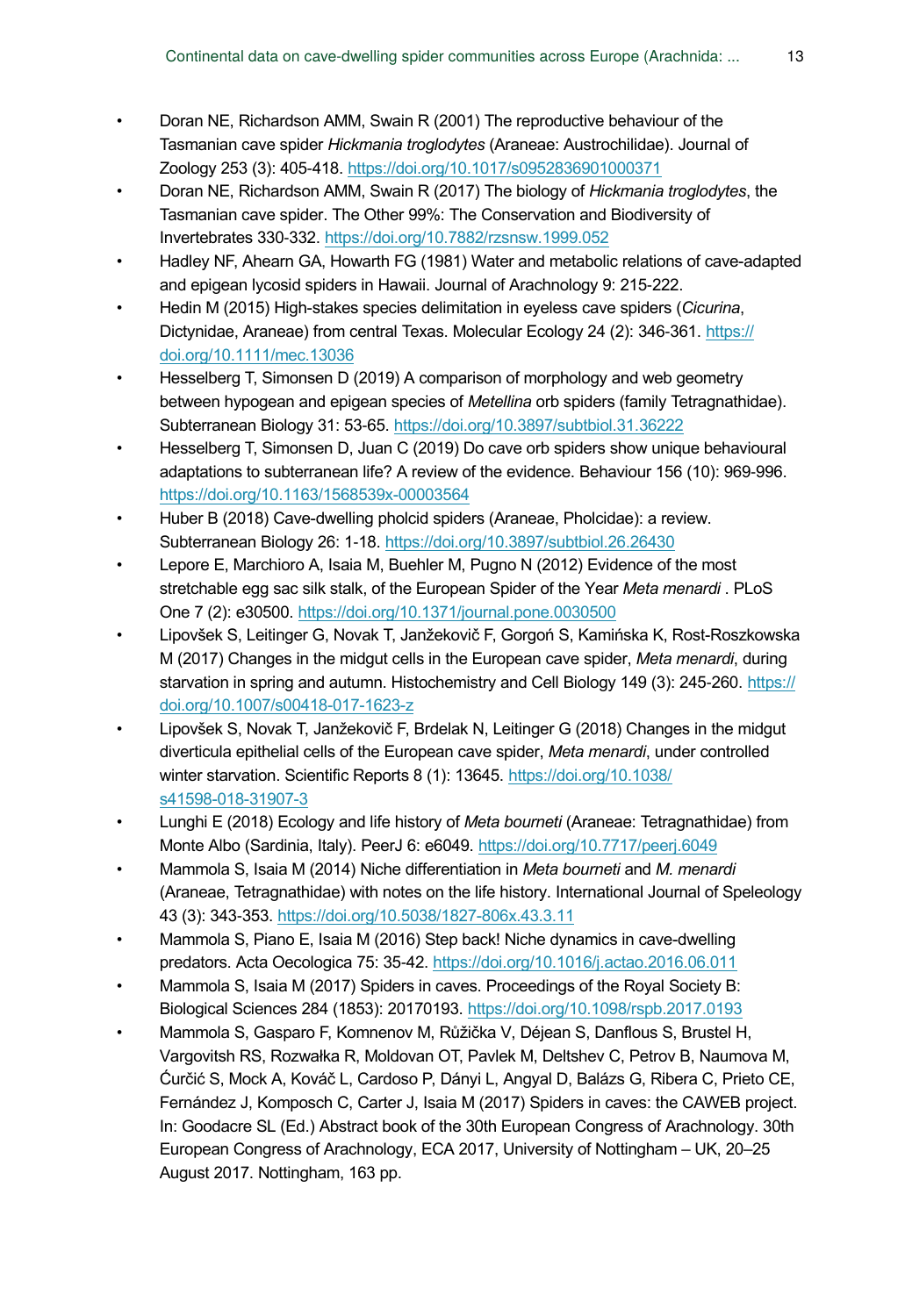- Mammola S, Leroy B (2018) Applying species distribution models to caves and other subterranean habitats. Ecography 41 (7): 1194-1208. <https://doi.org/10.1111/ecog.03464>
- Mammola S, Cardoso P, Ribera C, Pavlek M, Isaia M (2018) A synthesis on cave-dwelling spiders in Europe. Journal of Zoological Systematics and Evolutionary Research 56 (3): 301‑316.<https://doi.org/10.1111/jzs.12201>
- Mammola S (2019) Finding answers in the dark: caves as models in ecology fifty years after Poulson and White. Ecography 42 (7): 1331-1351. <https://doi.org/10.1111/ecog.03905>
- Mammola S, Cardoso P (2019) cave dwelling spiders europe. Biodiversity Data Journal. Occurrence dataset accessed via GBIF.org on 2019-10-08. <https://doi.org/10.15468/ygocko>
- Mammola S, Piano E, Malard F, Vernon P, Isaia M (2019a) Extending Janzen's hypothesis to temperate regions: a test using subterranean ecosystems. Functional Ecology 33 (9): 1638‑1650.<https://doi.org/10.1111/1365-2435.13382>
- Mammola S, Cardoso P, Angyal D, Balázs G, Blick T, Brustel H, Carter J, Ćurčić S, Danflous S, Dányi L, Déjean S, Deltshev C, Elverici M, Fernández J, Gasparo F, Komnenov M, Komposch C, KováčL, Kunt KB, Mock A, Moldovan O, Naumova M, Pavlek M, Prieto CE, Ribera C, Rozwałka R, Růžička V, Vargovitsh RS, Zaenker S, Isaia M (2019b) Local versus broad scale environmental drivers of continental beta diversity patterns in subterranean spider communities across Europe. Proceeding of the Royal Society B: Biological Sciences In press.
- Michalik P, Ramírez M, Wirkner C, Lipke E (2014) Morphological evidence for limited sperm production in the enigmatic Tasmanian cave spider *Hickmania troglodytes* (Austrochilidae, Araneae). Invertebrate Biology 133 (2): 180‑187. [https://doi.org/10.1111/](https://doi.org/10.1111/ivb.12046) [ivb.12046](https://doi.org/10.1111/ivb.12046)
- Miller J (2005) Cave adaptation in the spider genus *Anthrobia* (Araneae, Linyphiidae, Erigoninae). Zoologica Scripta 34 (6): 565‑592. [https://doi.org/10.1111/](https://doi.org/10.1111/j.1463-6409.2005.00206.x) [j.1463-6409.2005.00206.x](https://doi.org/10.1111/j.1463-6409.2005.00206.x)
- Nentwig W, Blick T, Gloor D, Hänggi A, Kropf C (2019) Araneae Version 09.2019. [https://](https://www.araneae.nmbe.ch) [www.araneae.nmbe.ch.](https://www.araneae.nmbe.ch) Accessed on: 2019-7-02.
- Niemiller M, Zigler K (2013) Patterns of cave biodiversity and endemism in the Appalachians and interior plateau of Tennessee, USA. PLoS One 8 (5): e64177. [https://](https://doi.org/10.1371/journal.pone.0064177) [doi.org/10.1371/journal.pone.0064177](https://doi.org/10.1371/journal.pone.0064177)
- Novak T, Tkavc T, Kuntner M, Arnett A, Delakorda SL, Perc M, Janžekovič F (2010) Niche partitioning in orbweaving spiders *Meta menardi* and *Metellina merianae* (Tetragnathidae). Acta Oecologica 36 (6): 522‑529. <https://doi.org/10.1016/j.actao.2010.07.005>
- Piorkowski D, Blamires SJ, Doran NE, Liao CP, Wu CL, Tso IM (2017) Ontogenetic shift toward stronger, tougher silk of a web-building, cave-dwelling spider. Journal of Zoology 304 (2): 81‑89. <https://doi.org/10.1111/jzo.12507>
- Růžička V, Šmilauer P, Mlejnek R (2013) Colonization of subterranean habitats by spiders in Central Europe. International Journal of Speleology 42 (2): 133-140. [https://](https://doi.org/10.5038/1827-806x.42.2.5) [doi.org/10.5038/1827-806x.42.2.5](https://doi.org/10.5038/1827-806x.42.2.5)
- Yancey ME, Mann N, Milne M, Zigler K (2018) Egg sacs of *Liocranoides* Keyserling, 1881 (Araneae: Zoropsidae) cave spiders. Journal of Arachnology 46 (3): 553‑555. [https://](https://doi.org/10.1636/joa-s-17-074.1) [doi.org/10.1636/joa-s-17-074.1](https://doi.org/10.1636/joa-s-17-074.1)
- Yao Z, Dong T, Zheng G, Fu J, Li S (2016) High endemism at cave entrances: a case study of spiders of the genus *Uthina* . Scientific Reports 6 (1): 35757. [https://](https://doi.org/10.1038/srep35757) [doi.org/10.1038/srep35757](https://doi.org/10.1038/srep35757)